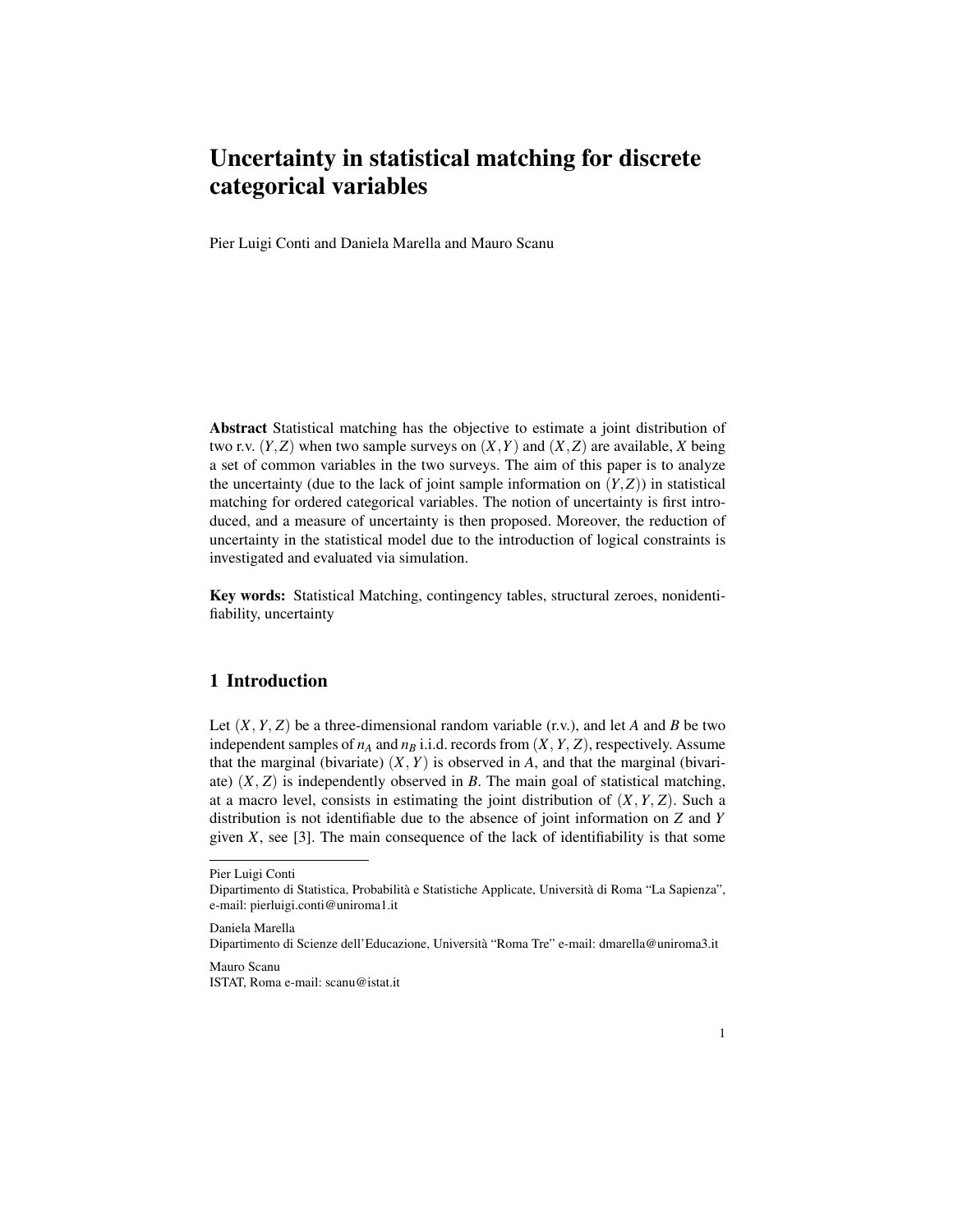parameters of the model cannot be estimated on the basis of the available sample information. For instance, in a parametric setting, instead of point estimates, one can only reasonably construct sets of "possible estimates", compatible with what can be actually estimated. These sets provide a representation of uncertainty about the model parameters. In this setting, the main task consists in constructing a coherent measure that can reasonably quantify the uncertainty about the (estimated) model. In this paper, we provide a precise definition of uncertainty on the (estimated) model, and construct a coherent measure that can reasonably quantify such an uncertainty. We confine ourselves to the case of ordered categorical variables. The case of discrete variables with nominal values is dealt with in [3].

# 2 Uncertainty in statistical matching for ordered categorical variable

Assume that, given a discrete r.v. *X* with *I* categories, *Y* and *Z* are discrete r.v.s too, with *J* and *K* categories, not necessarily ordered. With no loss of generality, the symbols  $i = 1, \ldots, I, j = 1, \ldots, J$ , and  $k = 1, \ldots, K$ , denote the categories taken by *X*, *Y* and *Z*, respectively. Let  $\gamma_{ik|i}$  be the conditional probability  $Pr(Y = j, Z = k | X = i)$ , and denote by  $\phi_{j|i} = Pr(Y = j | X = i)$  and  $\psi_{k|i} = Pr(Z = k | X = i)$  the corresponding marginals, respectively. For real numbers *a*, *b*, define further the two quantities:  $U(a, b) = min(a, b), L(a, b) = max(0, a+b-1)$ , then

$$
L(\phi_{j|i}, \psi_{k|i}) \le \gamma_{j,k|i} \le U(\phi_{j|i}, \psi_{k|i}). \tag{1}
$$

The interval (1) summarizes the pointwise uncertainty about the statistical model for every triple  $(i, j, k)$ . It is intuitive to take the length of such an interval as a pointwise measure of uncertainty. Formally

$$
\Delta^{jk|i} = U(\phi_{j|i}, \psi_{k|i}) - L(\phi_{j|i}, \psi_{k|i})
$$
\n(2)

The larger  $\Delta^{jkl}$  the more uncertain the statistical model generating the data w.r.t.  $(i, j, k)$ . Conditionally on *i*, the pointwise uncertainty measures (2) can be summarized as follows

$$
\Delta^{x=i} = \sum_{j=1}^{J} \sum_{k=1}^{K} \left\{ U(\phi_{j|i}, \psi_{k|i}) - L(\phi_{j|i}, \psi_{k|i}) \right\} \phi_{j|i} \psi_{k|i}, \tag{3}
$$

representing the conditional uncertainty measure. Analogously, the overall uncertainty measure is given by

$$
\Delta = \sum_{i=1}^{I} \Delta^{x=i} \xi_i \tag{4}
$$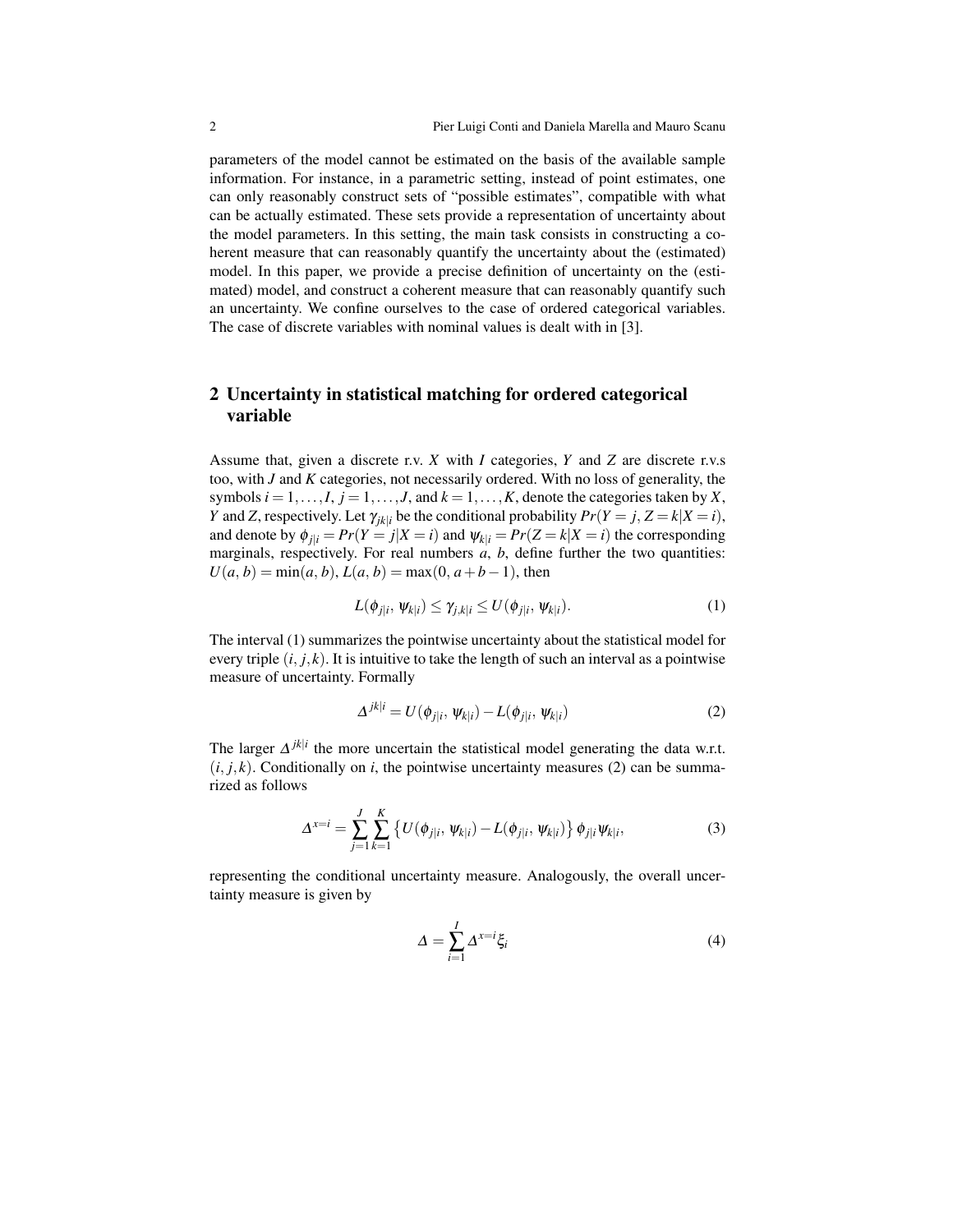where  $\xi$  is the probability of the event  $(X = i)$ . Sharper results are obtained when the categories taken by  $(X, Y, Z)$  are ordered. For the sake of simplicity, we use the customary order for natural numbers. In this case, define with  $H_{jk|i} = \sum_{y=1}^j \sum_{z=1}^k \gamma_{yz|i}, \; j=1,\ldots,J, k=1,\ldots,K, i=1,\ldots,I,$   $F_{j|i} = \sum_{y=1}^j \gamma_{z|i}$  $y_{y=1}^{J}$   $\phi_{y|i}, j =$  $1, \ldots, J, i = 1, \ldots, I, G_{k|i} = \sum_{z=1}^{k} \psi_{z|i}, k = 1, \ldots, K, i = 1, \ldots, I$ , the cumulative d.f.'s are respectively. Then, the inequalities

$$
L(F_{j|i}, G_{k|i}) \le H_{jk|i} \le U(F_{j|i}, G_{k|i}).
$$
\n(5)

hold true. It is easy to prove that inequalities (5) imply sharper inequalities for the probabilities  $\gamma_{jk|i}$ . In this case, the pointwise uncertainty measure (2) is

$$
\Delta^{jkl} = U(F_{j|i}, G_{k|i}) - L(F_{j|i}, G_{k|i}).
$$
\n(6)

and the conditional uncertainty measure (3) is

$$
\Delta^{x=i} = \sum_{j=1}^{J} \sum_{k=1}^{K} \left\{ U(F_{j|i}, G_{k|i}) - L(F_{j|i}, G_{k|i}) \right\} \phi_{j|i} \psi_{k|i}.
$$
 (7)

The overall uncertainty measure  $\Delta$  is the average of (7) with respect to the probabilities ξ*i*s. In several real cases, uncertainty about the joint distribution of *Y* and *Z* can be considerably reduced by introducing appropriate logical constraints among the values taken by *Y* and *Z*. Precisely, we consider constraints acting as *structural zeroes*, *i.e.* constraints that make equal to 0 some of the joint probabilities  $\gamma_{ik|i} = Pr(Y = j, Z = k | X = i)$ . Of course, this is equivalent to assume that logical constraints "reduce" the support of the joint distribution of *Y* and  $Z$  (given  $X$ ), which is strictly smaller than the Cartesian product of the supports of *Y* and *Z*. To introduce the kind of constraints we will deal with, consider the support of  $(Y, Z)$  given  $X$ , which is a subset (either proper or improper) of  $\{(j, k); j = 1, \ldots, J; k = 1, \ldots, K\}$ . For each  $j \in \{1, \ldots, J\}$ , define the two integers:  $k_j^+$  = largest integer *k* such that  $\gamma_{jk|i} > 0$ ;  $k_j^-$  = smallest integer *k* such that  $\gamma_{jk|i} > 0$ . Of course, there exist integers  $j_1$ ,  $j_2$  such that  $k_{j_1}^+ = K$  and  $k_{j_2}^- = 1$ . The support of  $(Y, Z)$  (given *X*) is *Y*-regular if, for all  $j = 1, \ldots, J$ :  $\gamma_{jk|i} = 0$  if and only if  $k >$  $k_j^+$ , or  $k < k_j^-$ . In this setting new extremal distributions  $H_{jk|i}^+$ ,  $H_{jk|i}^-$  obtained by suitable algorithms can be found. Furthermore, the unconstrained bounds in (5) will be reduced whenever the support of  $(Y, Z)$  given *X* is *Y*-regular. *Z*-regularity can be defined in a similar way, leading to similar results.  $\Delta_c^{x=i}$  and  $\Delta_c$  will be the conditional and unconditional measures of uncertainty under these constraints.

#### 3 Estimation of the measure(s) of uncertainty

An important feature of the measure of estimation introduced so far is that they can be estimated on the basis of sample data. Let  $n_{A,i}^x$   $(n_{B,i}^x)$  be the number of sample